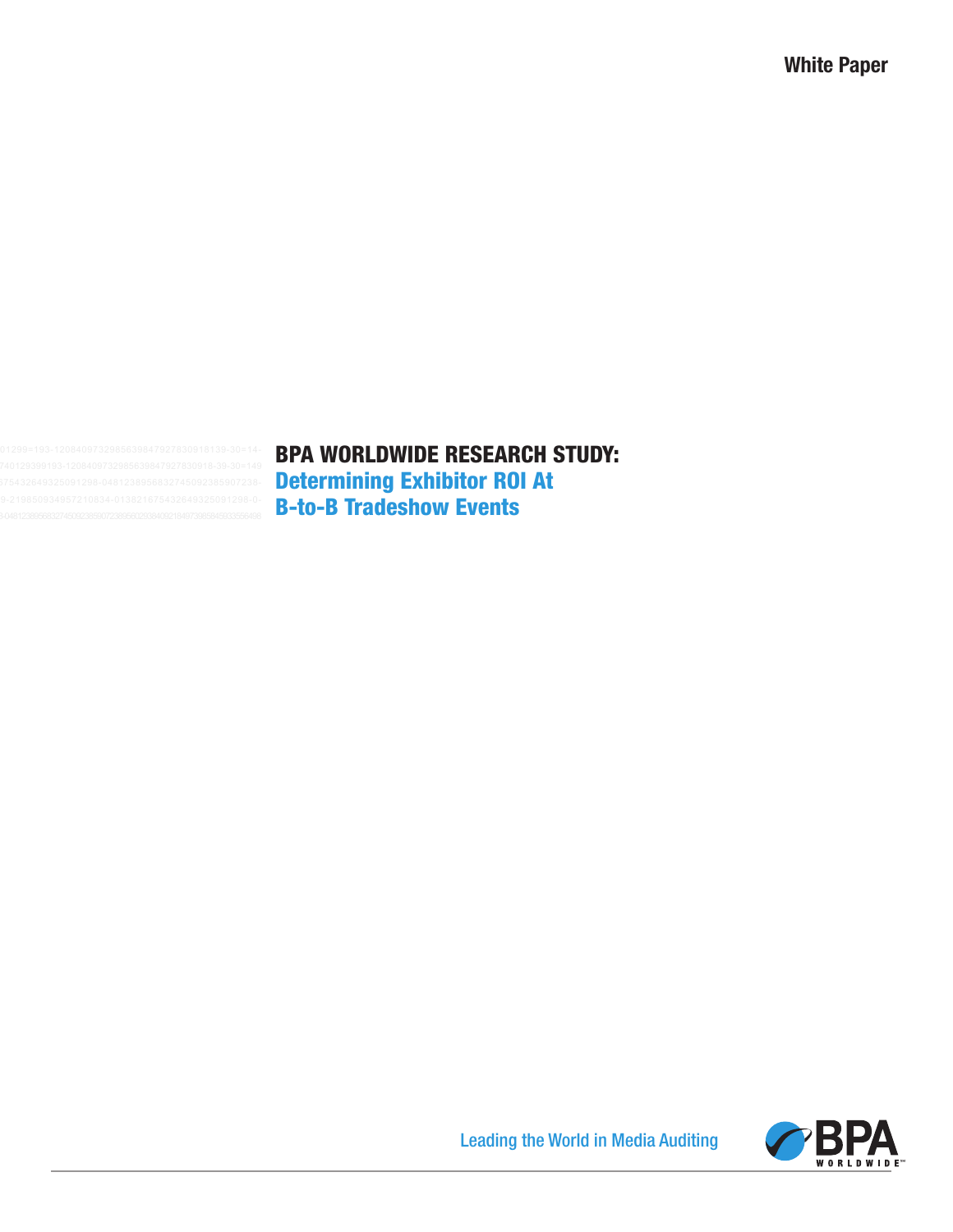

# BPA WORLDWIDE RESEARCH STUDY: Determining Exhibitor ROI At Tradeshow Events

# TABLE OF CONTENTS

| <b>Executive Summary</b>              | 3 |
|---------------------------------------|---|
| <b>Background</b>                     | 3 |
| <b>Key Findings</b>                   | 4 |
| <b>Research Methodology</b>           | 7 |
| <b>Implications &amp; Conclusions</b> | 9 |
| <b>Appendix 1</b>                     |   |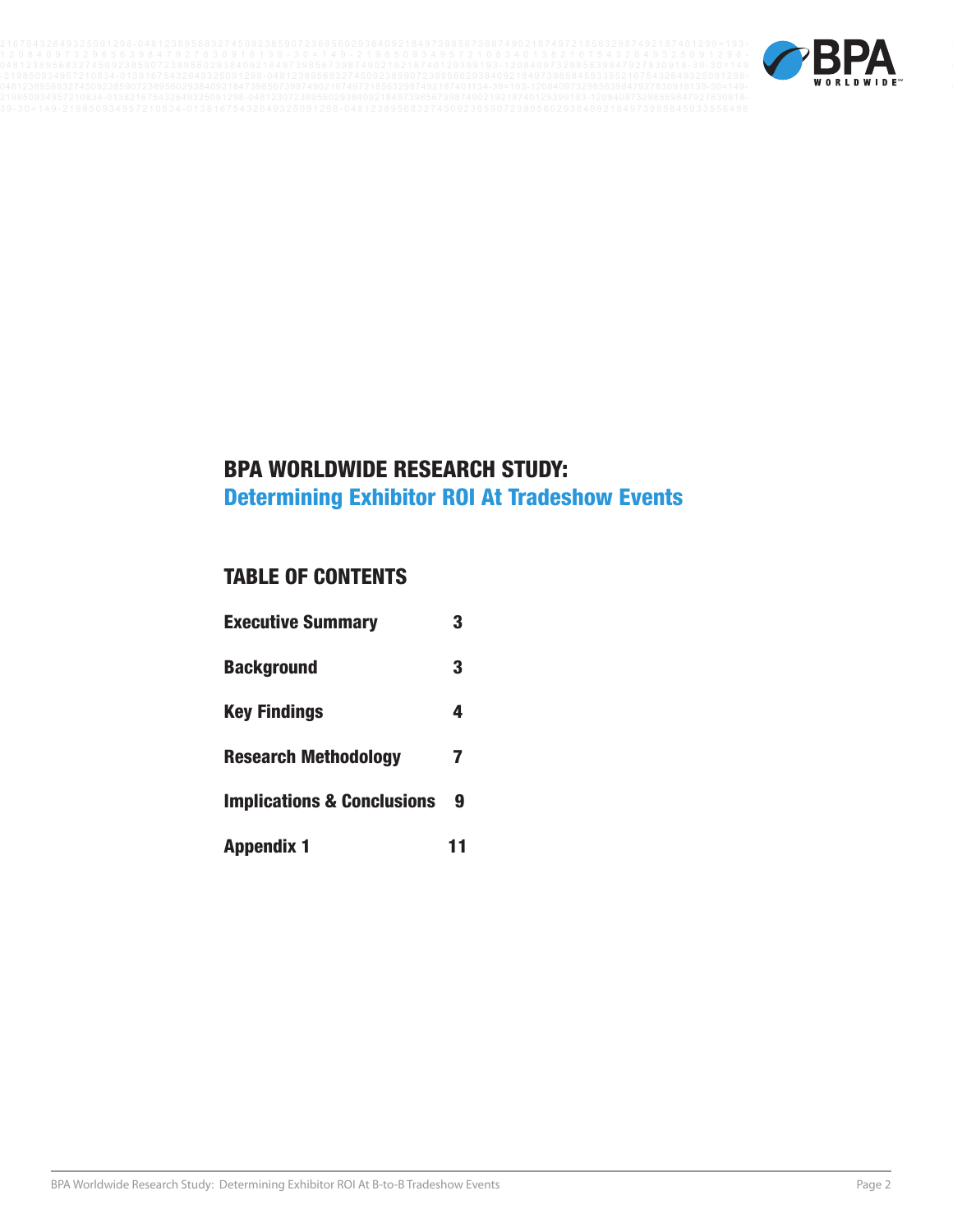



## **EXECUTIVE SUMMARY**

In line with BPA Worldwide's ongoing commitment of providing maximum assurance of attendance data accuracy at face-to-face events—the global auditor of media undertook a research study to measure the perceived value of independent event audits and how they are utilized when marketers are deciding to exhibit at any given business-to-business event.

The study had three main objectives:

- Determine the key ROI drivers for event exhibitors
- Determine extent to which a detailed audit report of verified attendance including demographic data (or lack thereof) would compel or impede exhibitors to add an event to their plan
- Determine extent to which exhibitors hold show organizers accountable for delivering on promises of audience quantity and quality

The study's entire methodology, implications and conclusions are presented below in full detail.

## **BACKGROUND**

BPA offers independent audits of face-to-face events to show organizers on a global scale. While the service has been accepted in other parts of the world, namely the UK, Continental Europe and Asia, BPA quickly recognized a disconnect between US-based event organizers and their exhibitors in terms of utilizing independent event audit data. In most cases, show organizers in the US were aware of event audits but believed a show audit led to unnecessary costs and intrusive processes. As far as organizers were concerned, their internallyderived registration or attendance figures were more than adequate to bring to market. Add in the fact that exhibitors simply were not asking for audits and it is easy to see why audited attendance data was not widely used.

However, as the global economy continues down an uncertain road, marketers within all media platforms are being held more accountable for each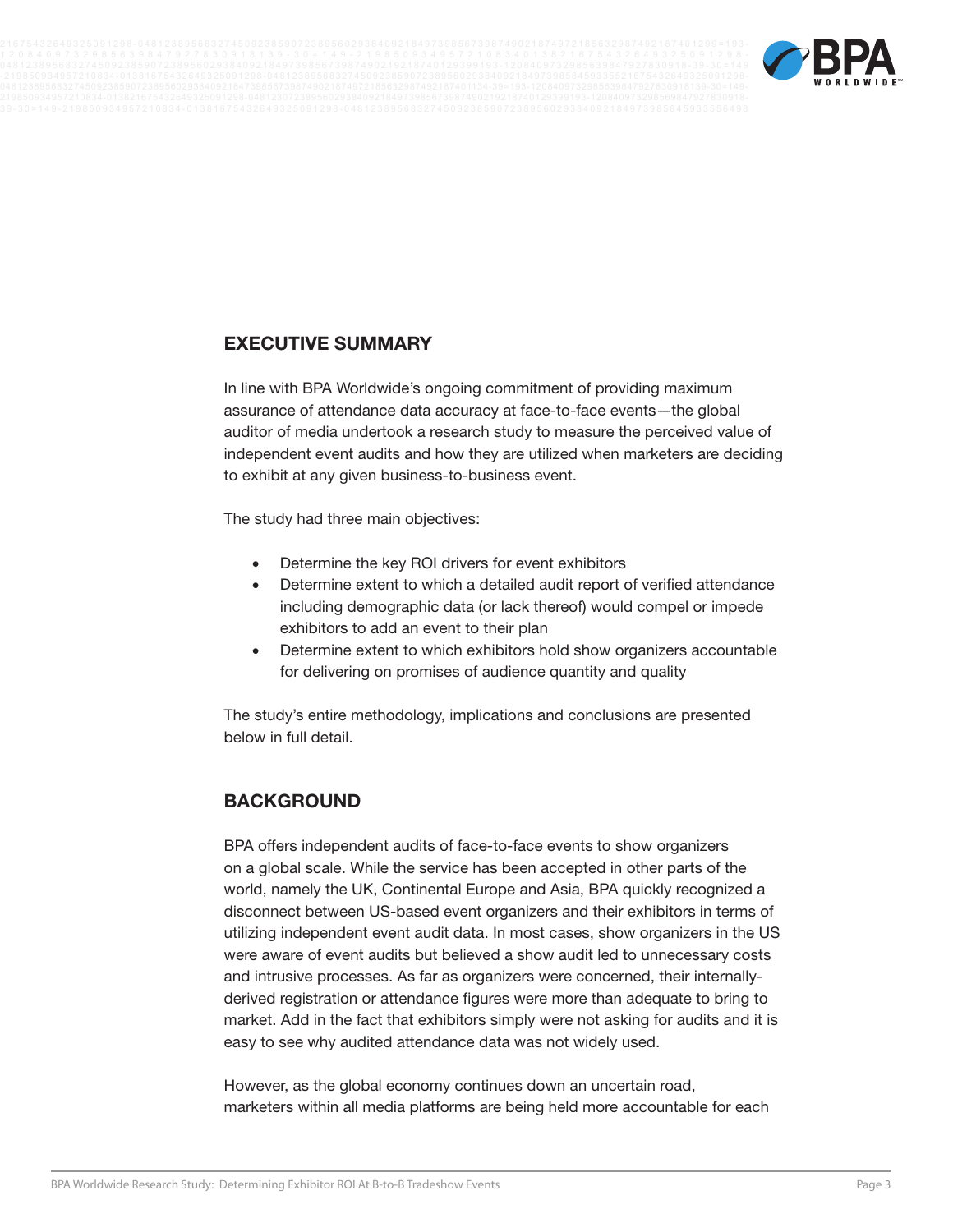

## **BACKGROUND (continued)**

and every spending decision. When analyzed in terms of overall marketing spend, face-to-face events made up 15% of marketers' budgets in 2007 (according to data from Forrester Consulting Services on behalf of American Business Media). Only marketing communications (17%) and online advertising (16%) drew more ad dollars than trade shows and events. And while events trailed slightly in terms of ad dollars spent in the marketplace, Forrester reports 60.9% of marketers considered face-to-face exhibiting as the best means to effectively build brand image, and 62.9% indicated in-person events are considered the best tactic to generate qualified leads.

As a result, the need for accurate, independently audited attendance data in the marketplace is paramount. Event audits are the obvious answer to both organizers—who can use audited data to set their show apart from their competitors—and exhibitors—who can use attendance demographics to choose the right event, staff appropriately and provide accountability to senior management.

### **KEY FINDINGS**

First and foremost, it is clear that the number of tradeshow and event attendees has decreased in the past decade. In fact, 40% of the survey respondents indicate that traffic to exhibits has decreased in the past year (2008).

That point is further backed by data from Exhibit Surveys, Inc. that shows "traffic density" (the theoretical number of people who could have occupied every 100 square feet of paid space for the duration of an exhibit) has shown a consistent downward trend to approximately 2.3 attendees in 2007 from a high of over 3 a decade earlier. However, ESI reports "audience interest factor" (the percentage of attendees who stop, talk or acquire literature at exhibits) has increased significantly to near 80% in 2007 from an interest factor of around 50% during the same period above.

These statistics state a clear case for event audit data. While overall attendance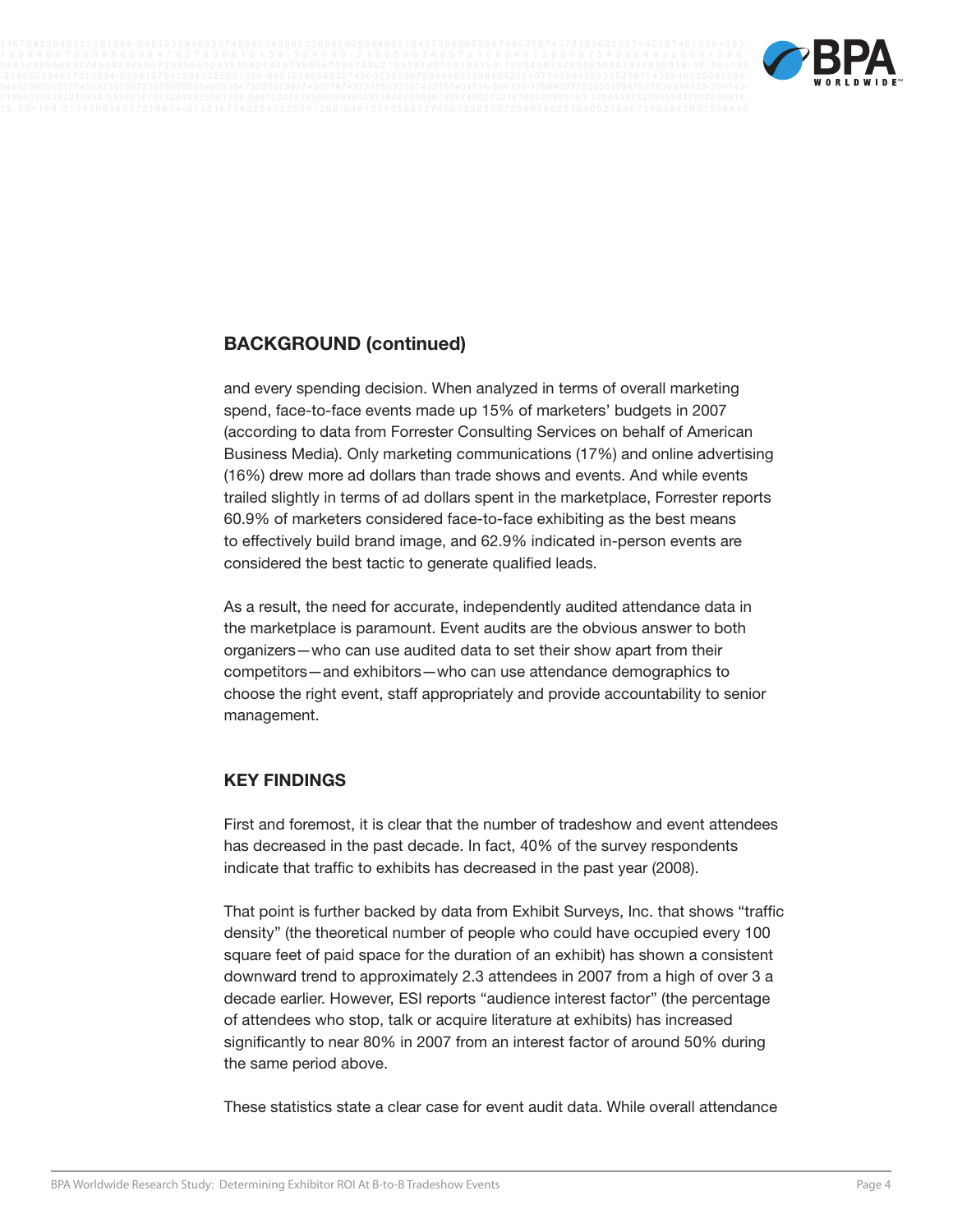



may be down at tradeshows, organizers can show that quality is being sustained, i.e. the key buyers and decision-makers continue to attend events in spite of the overall decline in attendance (those not attending were of lesser value to exhibitors).

#### **Decision to Exhibit**

Attendee audience quality in terms of purchase influence/buying power (46%) is rated the number-one factor when deciding to exhibit at a given event, followed closely by a show's past success (44%) and topic/theme/content focus (41%). Significantly, attendee audience quality in terms of purchase influence/buying power is more important among senior titles—CMOs (61%) and VP/Director of advertising/marketing (55%)—compared to management titles, including marketing managers (34%) and exhibit/event managers (41%).

Among smaller companies, attendees' purchasing/buying power rated as the most important factor when deciding to exhibit. Large companies, with over \$100 million in total revenues, reported a show's past success as more important than attendees' buying power.

A number of exhibit/event managers and event coordinators (28%) indicate show selection is a "group decision" involving sales, marketing, product development, senior management and other titles. While CEOs typically have the ultimate responsibility for deciding which events to attend, many other titles have a "vote" during the decision-making process.

#### **Investigatory Tools**

The process of choosing to attend a given show involved a number of different tools at the exhibitors' disposal. Historical performance/exit surveys (63%), exhibitor-supplied promotional materials (59%), input/references from other exhibitors (58%) and tradeshow/event audits (41%) were, by far, the highest ranked tools used for decision support. To a lesser extent, respondents mentioned other tools, including customer input, internal metrics and market/ internet research.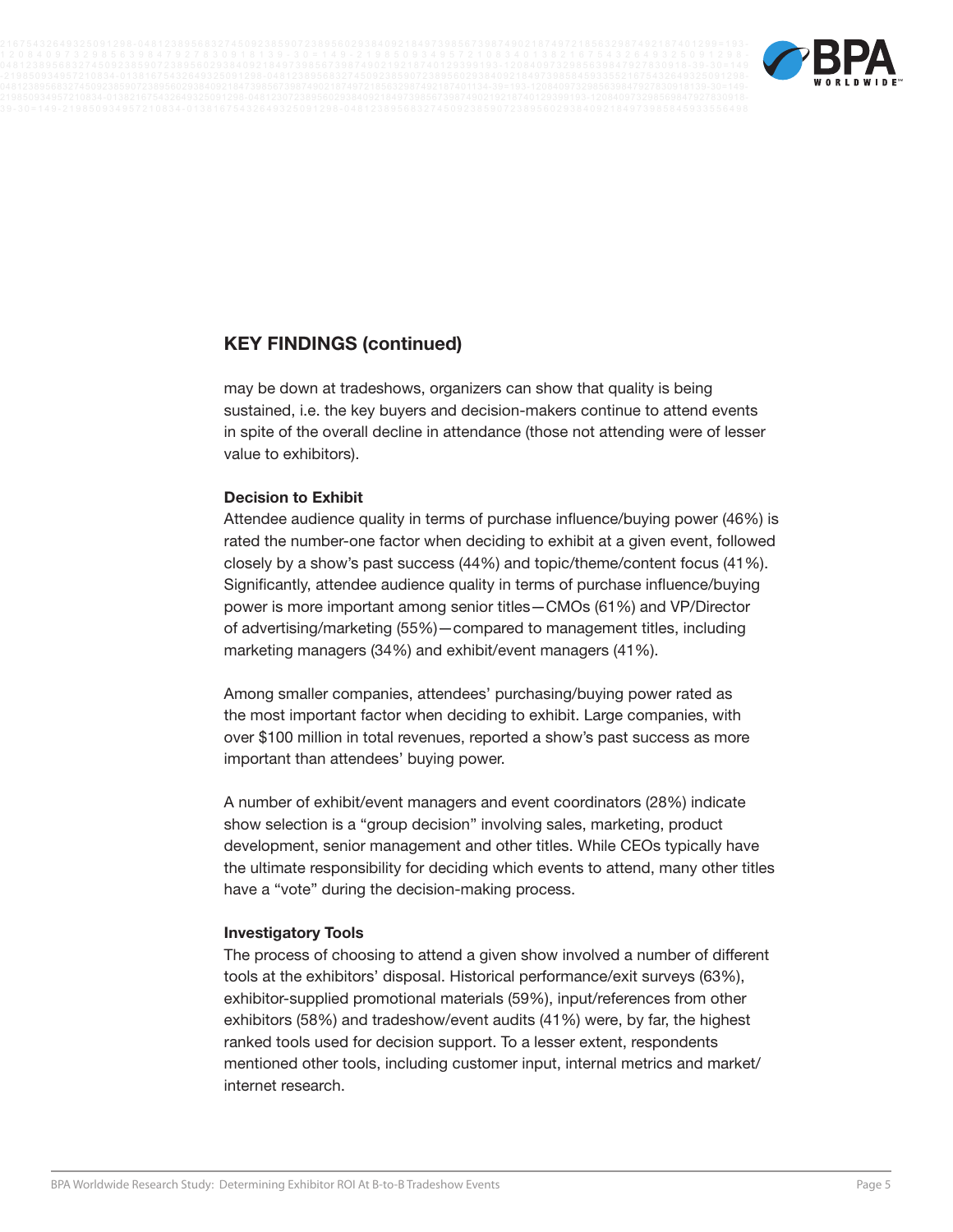



Broken out by title, the survey revealed exhibit/event managers use tradeshow/ event audits (61%) more than other titles. CMOs, meanwhile, put the most trust in input/references from other exhibitors (68%); although, significantly, 50% of the responding CMOs use independent audits to investigate events and tradeshows as well.

Predictably, larger companies—making a great investment in exhibiting and, presumably, greater need for accountability—use tradeshow/event audits (55%) compared to smaller companies with lower exhibit marketing spend (29%).

#### **Importance of Independent Audits & Accountability**

When asked, 47% of all respondents reported an independent trade show audit is either "extremely important" or "somewhat important" in verifying the quality of tradeshow attendance. Exhibit/event managers (62%) believe audits are more important than other titles; however, all titles find audits are relatively important in the decision-making process.

Similarly, the importance of audits is relatively consistent across small, mid-sized and large companies.

In keeping with the perceived importance of audits, the vast majority of respondents also believe event organizers should be held at least somewhat accountable for delivery of audience in terms of quality promised (90%), title quality (84%) and attendees' quality of buying power (82%). Across all titles, and among CMOs in particular (71%), respondents believe tradeshow organizers should be very accountable for audience quality. Similarly, across all company sizes, respondents hold show organizers very accountable for attendee profile.

#### **Benefits of Exhibiting**

Survey respondents indicated that exhibitors derive a number of benefits from trade shows and events. Across all titles, the benefits that ranked highest included lead generation, increasing awareness, and building relationships among both prospects and current customers. However, as might be expected, there was some deviation in perceived benefits when comparing the various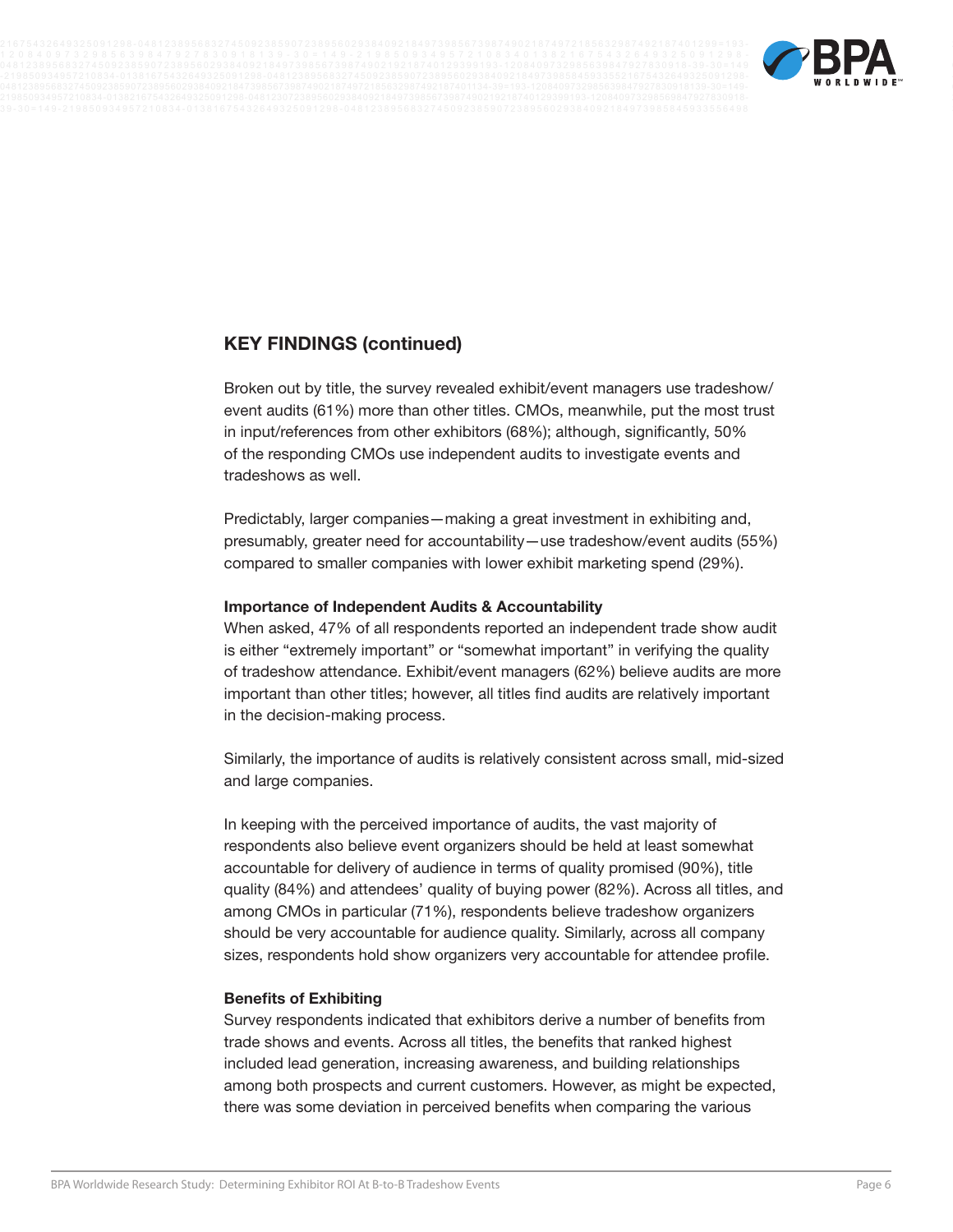

titles. For example, CMOs viewed higher-order benefits—developing new relationships (65%) and building/expanding relationships with existing customers (41%)—as the top payoffs at a tradeshow. However, sales managers (42%) and exhibit/event managers (46%) indicated lead generation as the top benefit.

Company marketing budget size also plays some role in the perceived benefits of tradeshows. Smaller companies—those with revenues of less than \$1 million annually—see tradeshows as a way to generate leads (56%), but larger companies view them as a means to leverage relationships they already have.

#### **Assuring & Measuring a Show's ROI/ROO**

Respondents rate exhibit positioning on the show floor (94%), marketing promotions before/at the show (85%) and tradeshow booth design (91%) as the top-tier factors to help assure exhibitors' ROI/ ROO at events. Staff training (74%), planning (79%) and event audits (60%) are among the second-tier factors to assure ROI/ROO.

Among higher titles—CMO (53%), VP/Director of advertising/marketing (56%)—exhibit positioning on the show floor ranks as the most important to assure ROI/ROO. For managerial titles, marketing promotions, booth design and show planning rate as the most important factors. Independent event audits score highest among exhibit/event managers (29%). In terms of company size, respondents are fairly consistent when ranking marketing promotions before and at the show as the best way to assure ROI/ROO. Event audits, meanwhile, are valued significantly more by large companies (28%) vs. small (22%) and midsize companies (8%).

When it comes to measuring exhibitors' ROI/ROO, the number of qualified leads (82%), booth traffic (74%) and costs vs. return analysis (59%) are the tools most frequently utilized. Exit surveys (9%) ranked at the bottom of the list. These same findings are consistent across all titles surveyed. For smaller companies, cost vs. return analyses (75%) rise in the hierarchy of measurement approaches. This may be due to the fact that smaller companies have smaller exhibit budgets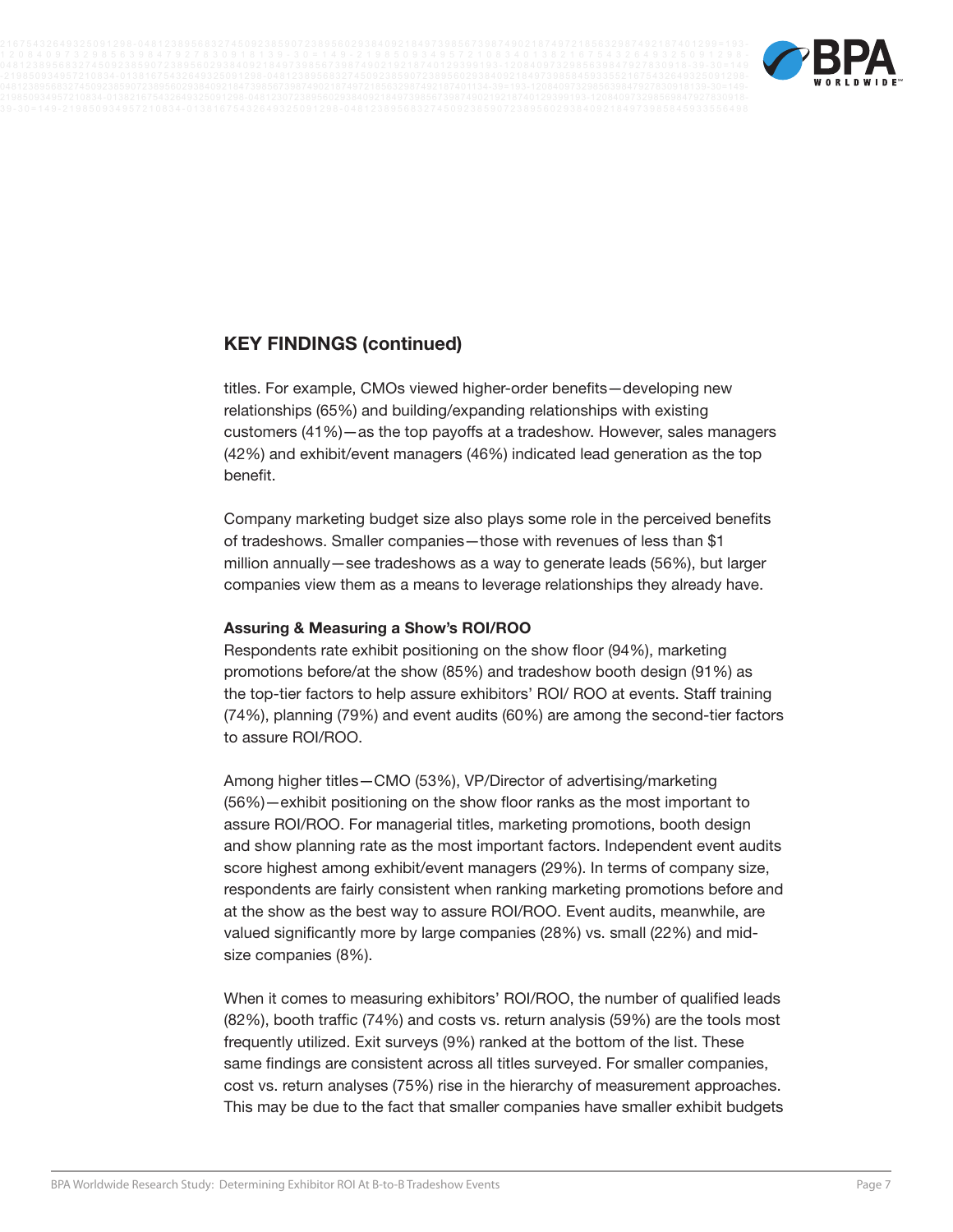



and, as a result, are more conscious of the return on their investments vs. exhibit costs.

## **RESEARCH METHODOLOGY**

BPA, in conjunction with Stein Rogan + Partners, distributed a 19-question, web-based survey to a purchased list of 5,112 contacts at small, medium and large companies that exhibit at tradeshows in the US. The same survey was distributed to an additional 1,500 exhibitor contacts in cooperation with the Trade Show Exhibitors Association (TSEA). A total of approximately 6,600 surveys were distributed.

The study was fielded from November 10 through December 8, 2008. Between 376 and 444 tradeshow exhibitors completed each question, with 376 surveys completed in full. As an incentive, exhibitors who completed the entire survey were entered into a chance to win one of two \$250 gift certificates.

The total respondent sample represents a mix across several sales and marketing titles. Title breakdown is as follows:

- Marketing Manager: 17%
- • VP/Director of Advertising/Marketing: 16%
- Exhibit/Event Manager: 16%
- • Exhibit/Event Coordinator: 8%
- Sales Manager: 7%
- Chief Marketing Officer (CMO): 5%
- Other (CEO/President, Director of Exhibits/Tradeshows, Owner/Partner/ Principal, Marketing Specialist, Account Executive, Sales Specialist, Director of Product Management, Director of Operations, Creative Director, Consultant, Director of Marketing, Director of Business Development, Director of Corporate Communications, Director of Sales): 31%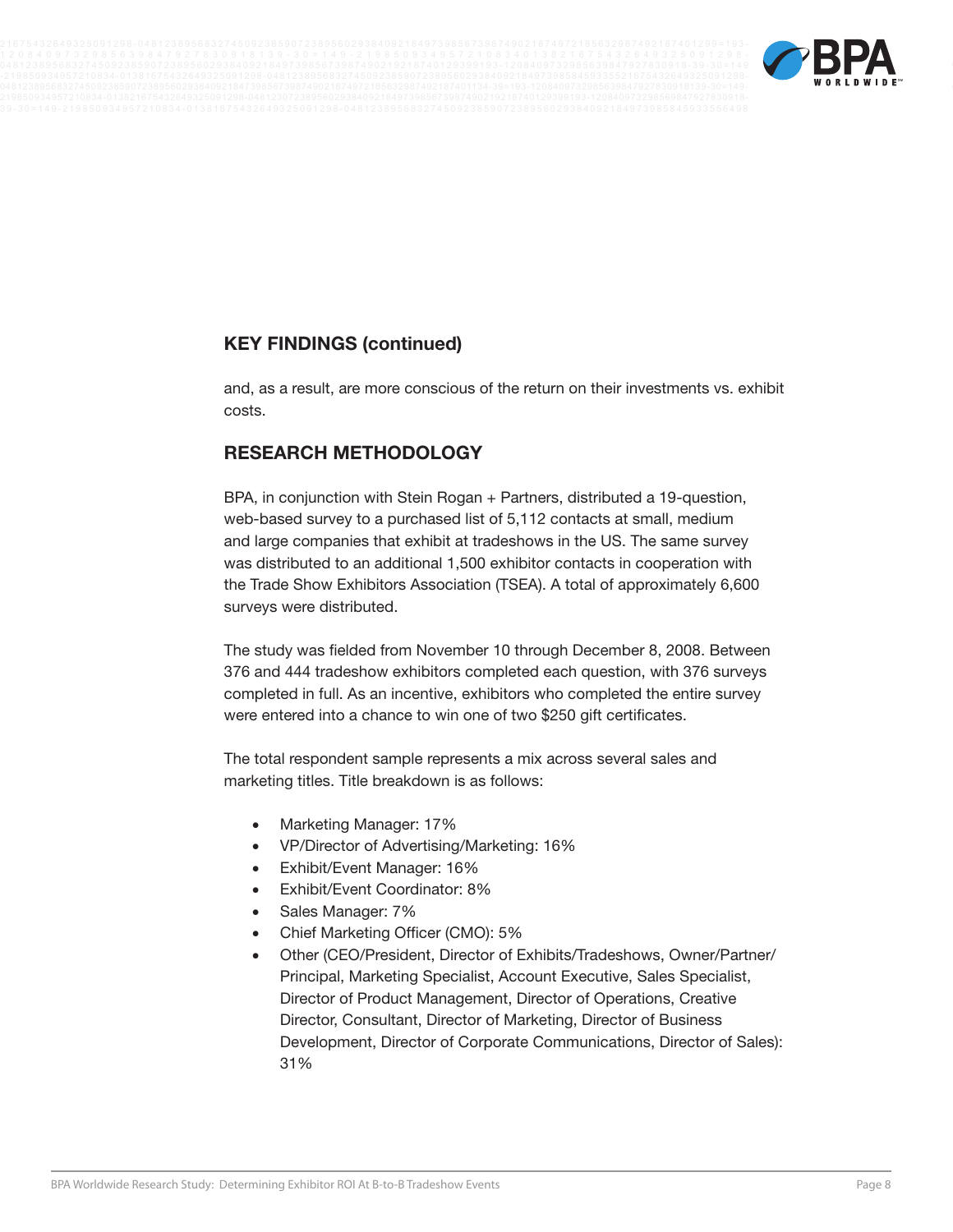

## **RESEARCH METHODOLOGY (continued)**

Research also shows respondents work at a relatively even mix of large, medium and small companies:

- • Less than \$1 million: 8%
- $$1$  million  $-$  \$5 million: 22%
- $\bullet$  \$5 million  $-$  \$10 million: 13%
- $\bullet$  \$10 million  $-$  \$20 million: 15%
- $\bullet$  \$20 million  $-$  \$50 million: 11%
- $$50$  million  $-$  \$100 million: 6%
- • Over \$100 million: 25%

In addition, the majority of respondents' marketing budgets are less than \$5 million as shown below:

- • Less than \$500,000: 61%
- $$500.000 $1$  million: 17%
- $\bullet$  \$1 million \$4.9 million: 17%
- $$5$  million  $$10$  million: 2%
- $$10$  million  $+$ : 3%

### **IMPLICATIONS & CONCLUSIONS**

As a result of the data collected during the survey, a number of implications regarding the value of independent event audits and where they fit in exhibitors' decision to attend a show can be drawn, including:

- Companies are planning to exhibit at fewer shows next year, suggesting that they will be more selective in which shows they do exhibit.
- Key criteria that influence the decision to exhibit include:
	- o Audience quality in terms of purchase influence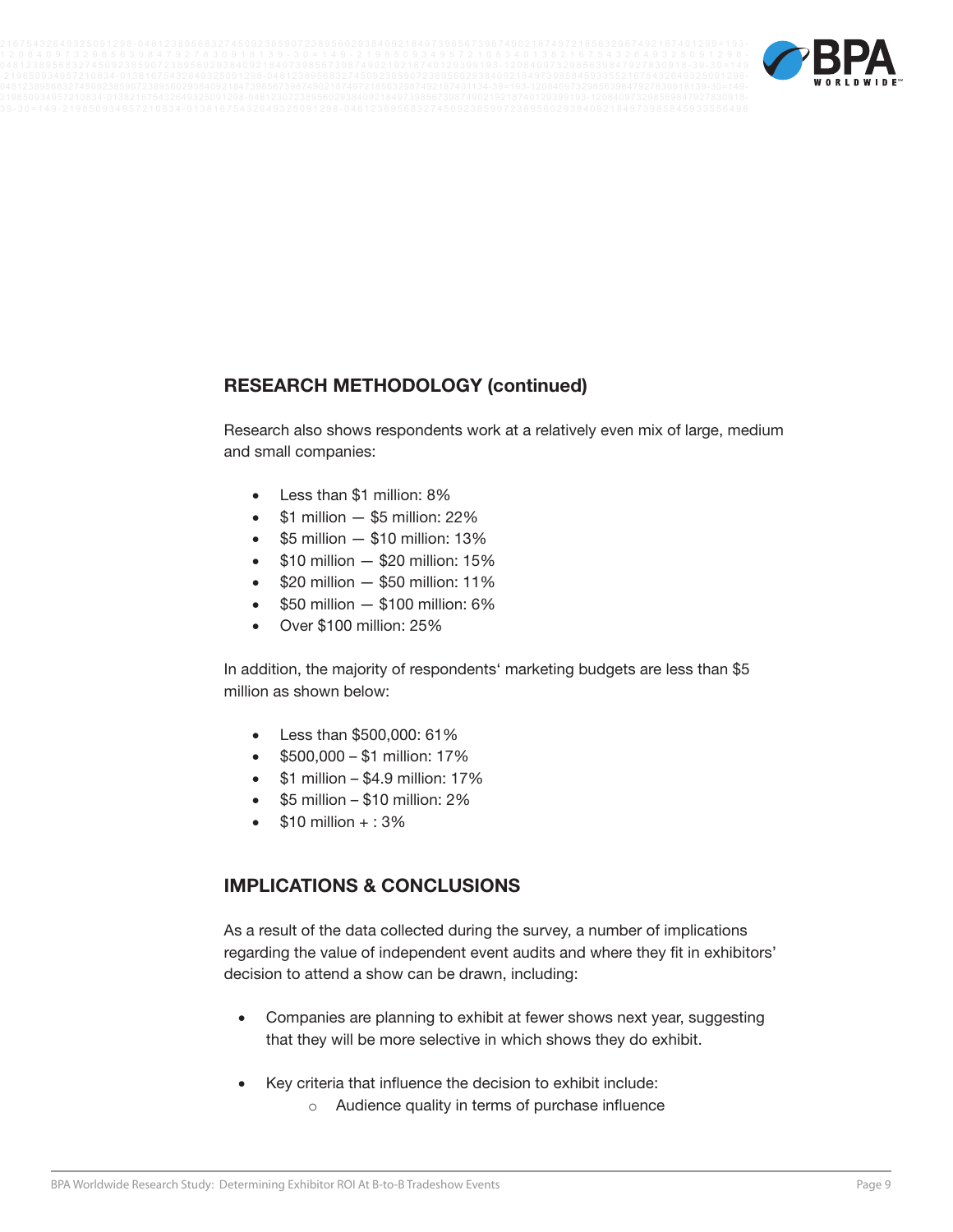

## **IMPLICATIONS & CONCLUSIONS (continued)**

- Past success of a show
- Event audits show increased importance in the minds of exhibiting companies.
	- o Overall, nearly 50% of respondents say an independent audit is either "Extremely/Somewhat Important" in verifying quality of event/tradeshow audience
	- o That figure rises to 61% for event managers
- Event and tradeshow organizers should be held accountable for audience as defined by quality promised and purchasing power.
- While event audits are a significant influence across titles, they are even more important to both the gatekeepers and the final decision-makers.

Perhaps the most interesting conclusion to be drawn from all of the data gathered is the fact that, overwhelmingly, across all titles and company sizes, respondents are demanding accountability from their event organizers in terms of purchasing power and titles. These are the very same metrics that independent, third-party event audits can offer.

Audited event data can work to the benefit of both tradeshow organizers and exhibitors. Since face-to-face events are considered the most expensive among all media platforms, exhibitors require trustworthy attendance data on which to base their decisions and formulate their ROI—especially in a down economy.

Using data from an independent, third-party event audit, organizers can drill down into their event's attendance figures and identify exhibitors' target markets. Organizers can also use event audits to prove that, in spite of economic conditions, key buyers continue to attend their show. Independent event audits are a win-win proposition for the entire events industry.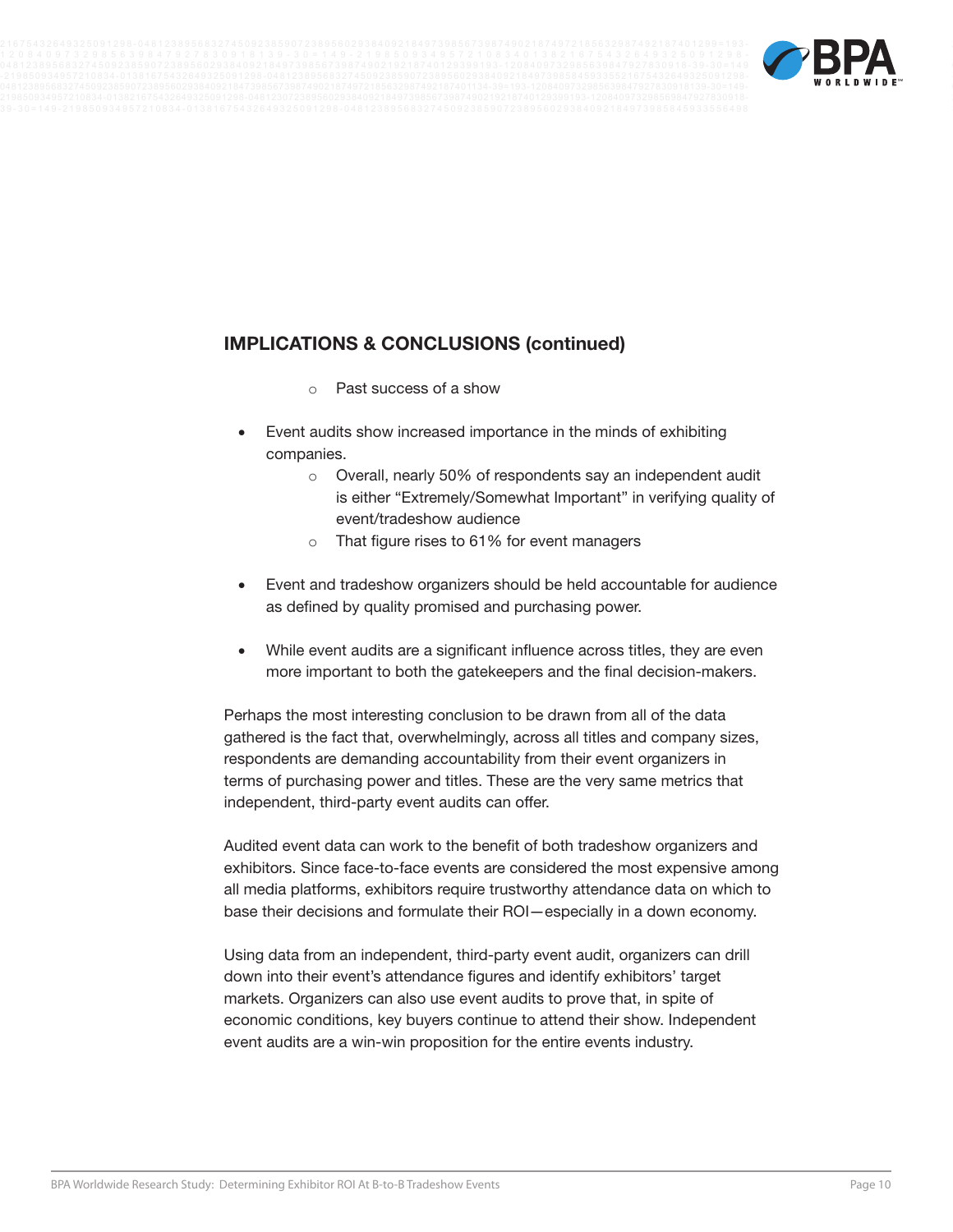



## **APPENDIX 1**

# **BPA Worldwide Research Questionnaire October, 2008**

| Event and Tradeshow Marketing                                                                                                                                                                                                                                                      |
|------------------------------------------------------------------------------------------------------------------------------------------------------------------------------------------------------------------------------------------------------------------------------------|
| 1. Project Background                                                                                                                                                                                                                                                              |
| Stein Rogan + Partners, an independent market research organization, is asking a select group of marketing decision makers to<br>participate in a very brief survey, which will help us to better understand your attitudes and experiences with event and tradeshow<br>marketing. |
| Because we realize how precious your time is, your name will be entered into a drawing to win ONE of TWO \$250 Apple Gift Cards<br>when you complete the survey. In addition, you will be given a copy of the survey results. Simply enter your email address where<br>requested.  |
| Thank you in advance for your thoughtful input!                                                                                                                                                                                                                                    |
| 2.                                                                                                                                                                                                                                                                                 |
| In your current job/position, are you involved in considering/selecting/managing<br>industry events and tradeshows at which your company exhibits/participates?<br>Yes<br>No                                                                                                       |
| 3.                                                                                                                                                                                                                                                                                 |
|                                                                                                                                                                                                                                                                                    |
| What is your job title?                                                                                                                                                                                                                                                            |
| Chief Marketing Officer                                                                                                                                                                                                                                                            |
| VP/Director of Advertising/Marketing                                                                                                                                                                                                                                               |
| Marketing Manager                                                                                                                                                                                                                                                                  |
| Exhibit/Event Manager<br>Exhibit/Event Coordinator                                                                                                                                                                                                                                 |
| Sales Manager                                                                                                                                                                                                                                                                      |
|                                                                                                                                                                                                                                                                                    |
| Other (please specify)                                                                                                                                                                                                                                                             |
|                                                                                                                                                                                                                                                                                    |
| 4.                                                                                                                                                                                                                                                                                 |
| What is your 2008 overall marketing budget?                                                                                                                                                                                                                                        |
| Less than \$500 thousand                                                                                                                                                                                                                                                           |
| Between \$500 thousand and \$999 thousand                                                                                                                                                                                                                                          |
| Between \$1 million and \$4.9 million                                                                                                                                                                                                                                              |
| Between \$5 million and \$10 million                                                                                                                                                                                                                                               |
| More than \$10 million                                                                                                                                                                                                                                                             |
| 5.                                                                                                                                                                                                                                                                                 |
|                                                                                                                                                                                                                                                                                    |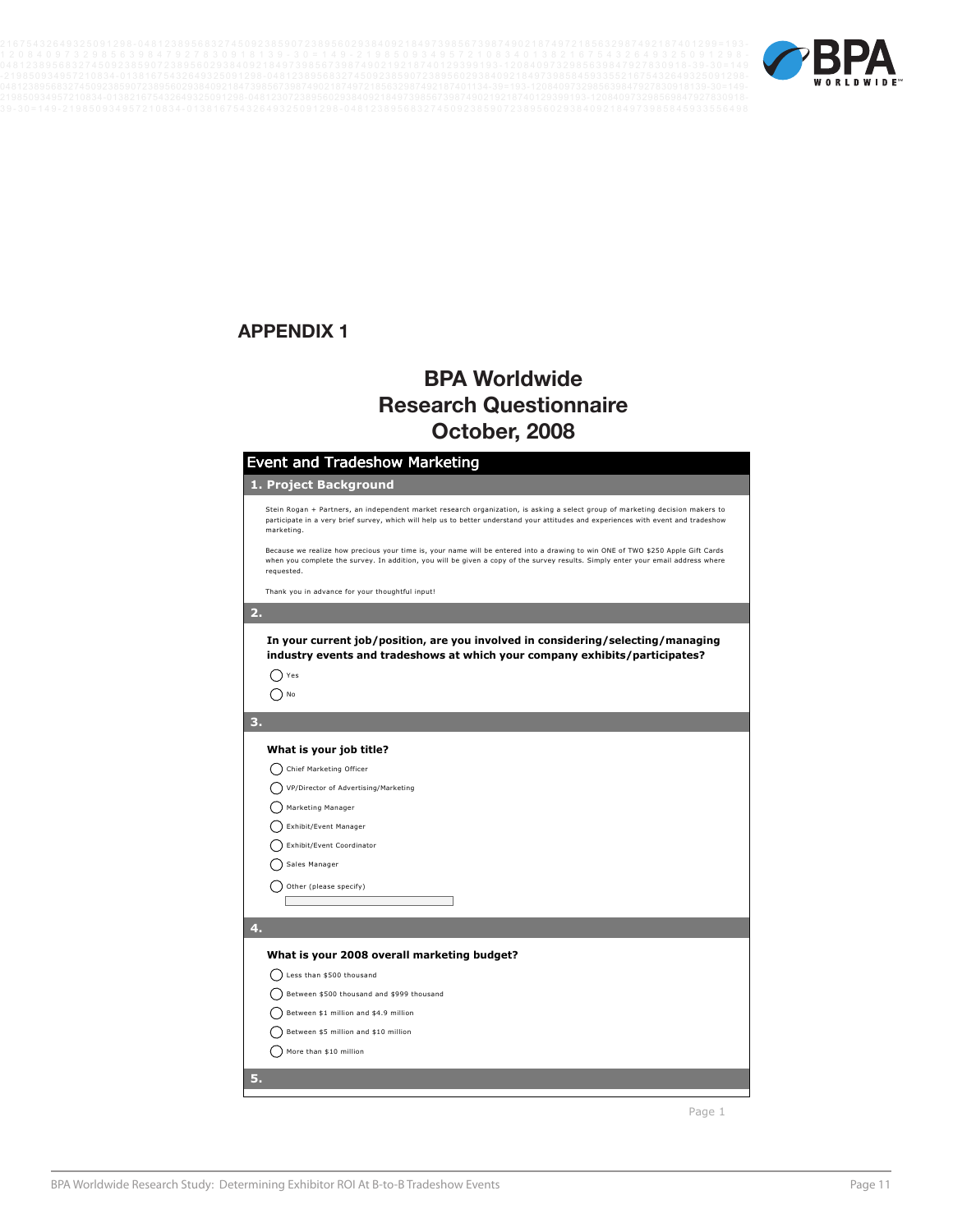

| <b>Event and Tradeshow Marketing</b>                                            |
|---------------------------------------------------------------------------------|
| What percentage of your 2008 face-to-face marketing budget is allocated towards |
| exhibit marketing?                                                              |
| $0\%$                                                                           |
| 1%-10%                                                                          |
| 11%-20%                                                                         |
| 21%-30%                                                                         |
| 31%-50%                                                                         |
| Over 50%                                                                        |
| 6.                                                                              |
| In the past 12 months, at how many events has your company exhibited:           |
| None                                                                            |
| $1 - 5$                                                                         |
| $6 - 10$                                                                        |
| $11 - 15$                                                                       |
| $16+$                                                                           |
| 7.                                                                              |
| In the next 12 months, at how many events does your company plan to exhibit:    |
| None                                                                            |
| $1 - 5$                                                                         |
| $6 - 10$                                                                        |
| $11 - 15$                                                                       |
| $16+$                                                                           |
| Not Sure                                                                        |
| 8.                                                                              |
|                                                                                 |
| Has traffic to your exhibits increased or decreased over the past year?         |
| Increased                                                                       |
| Decreased                                                                       |
| Stayed the same                                                                 |
| 9.                                                                              |
|                                                                                 |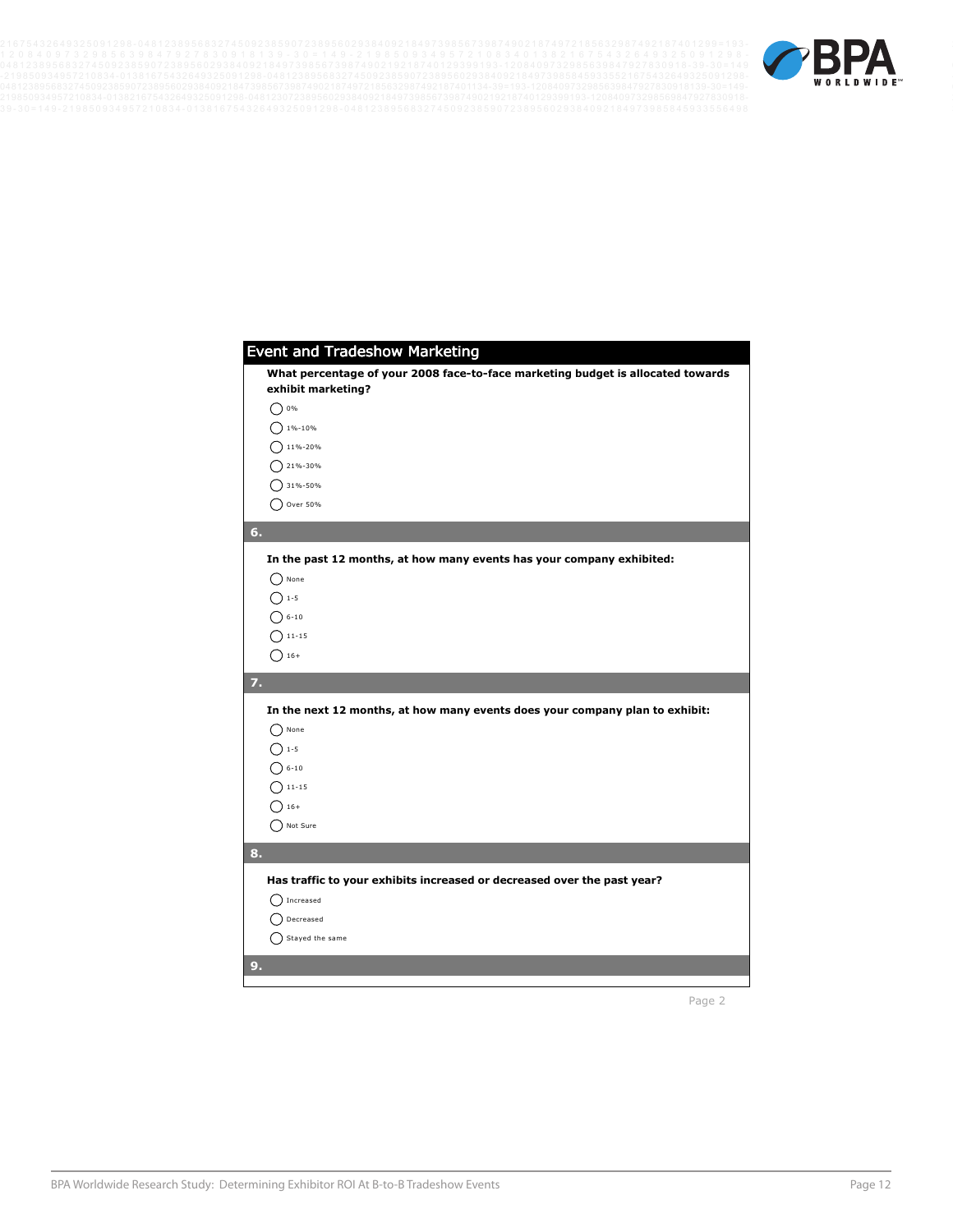

|                                                                                   |                     | or tradeshows? Use a 5-point scale, where 5 means "Impacts my decision |                                             |               |                         |
|-----------------------------------------------------------------------------------|---------------------|------------------------------------------------------------------------|---------------------------------------------|---------------|-------------------------|
| significantly" and 1 means "Does NOT impact my decision." (Please select ONE best |                     |                                                                        |                                             |               |                         |
| response for each category)                                                       |                     | 1 (Does NOT impact 2 (Has little impact                                |                                             | 4 (Impacts my | 5 (Impacts my           |
|                                                                                   | my decision at all) | on my decision)                                                        | 3 (Neutral)                                 | decision)     | decision significantly) |
| Attendee audience quality<br>in terms of titles                                   | . .                 |                                                                        | ( )                                         | ()            | ()                      |
| Attendee audience quality<br>in terms of purchase<br>influence/buying power       |                     |                                                                        |                                             |               |                         |
| Attendee audience quality<br>in terms of anticipated<br>quantity of attendees     | ()                  |                                                                        | ()                                          |               | $^{(+)}$                |
| Topic/theme/content<br>focus and relevance of<br>the show                         | 〔 〕                 |                                                                        | ( )                                         |               | ( )                     |
| Number of other<br>exhibitors                                                     | ( )                 |                                                                        | $\left(\begin{array}{c} \end{array}\right)$ |               | ∩                       |
| Quality of other exhibitors                                                       |                     |                                                                        |                                             |               | $\ddot{\phantom{0}}$    |
| Location of the show                                                              | ∩                   |                                                                        | ⌒                                           |               | ∩                       |
| Cost of exhibiting                                                                |                     |                                                                        |                                             |               | Э                       |
| Past success of show                                                              |                     |                                                                        |                                             |               |                         |
| Other (please specify)                                                            |                     |                                                                        |                                             |               |                         |
|                                                                                   |                     |                                                                        |                                             |               |                         |
|                                                                                   |                     |                                                                        |                                             |               |                         |
|                                                                                   |                     |                                                                        |                                             |               |                         |
|                                                                                   |                     |                                                                        |                                             |               |                         |
|                                                                                   |                     |                                                                        |                                             |               |                         |
|                                                                                   |                     |                                                                        |                                             |               |                         |
|                                                                                   |                     |                                                                        |                                             |               |                         |
|                                                                                   |                     |                                                                        |                                             |               |                         |
|                                                                                   |                     |                                                                        |                                             |               |                         |
|                                                                                   |                     |                                                                        |                                             |               |                         |
|                                                                                   |                     |                                                                        |                                             |               |                         |
|                                                                                   |                     |                                                                        |                                             |               |                         |
|                                                                                   |                     |                                                                        |                                             |               |                         |
|                                                                                   |                     |                                                                        |                                             |               |                         |
|                                                                                   |                     |                                                                        |                                             |               |                         |
|                                                                                   |                     |                                                                        |                                             |               |                         |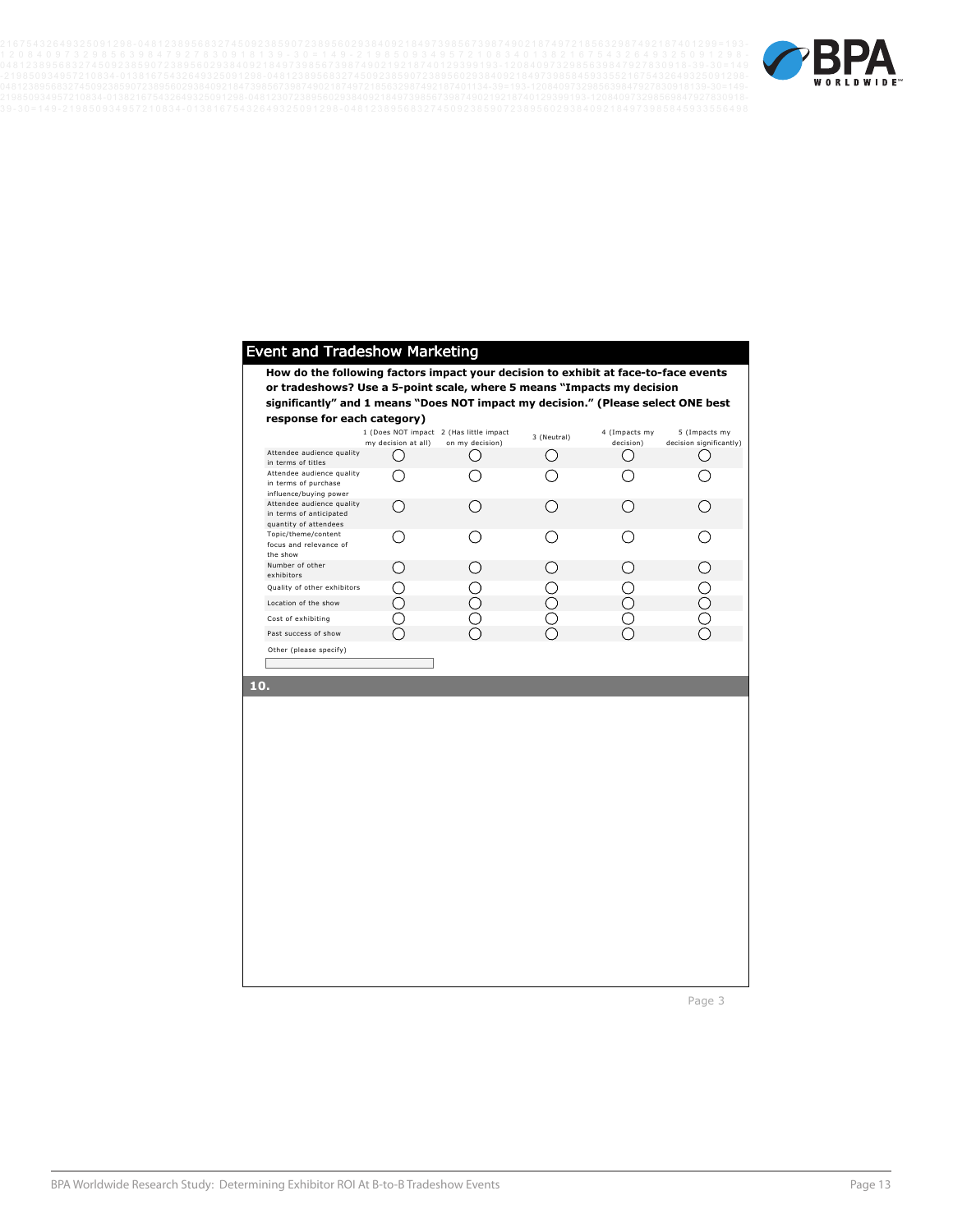

| significantly" and 1 means "Does NOT impact my decision at all." (Please select ONE<br>best response for each category) |                                                 |                 |               |               |                         |
|-------------------------------------------------------------------------------------------------------------------------|-------------------------------------------------|-----------------|---------------|---------------|-------------------------|
|                                                                                                                         | 1 (Does NOT impact 2 (Has little impact         |                 | 3 (Neutral)   | 4 (Impacts my | 5 (Impacts my           |
|                                                                                                                         | my decision at all)                             | on my decision) |               | decision)     | decision significantly) |
| Generate leads<br>Increase brand awareness                                                                              |                                                 |                 |               | Э             |                         |
| and reputation                                                                                                          |                                                 |                 |               |               |                         |
| Build/expand relationship<br>with existing customers                                                                    | $\left( \begin{array}{c} 1 \end{array} \right)$ |                 | $\rightarrow$ | ()            |                         |
| Leverage industry<br>gathering to launch new<br>products/ services/                                                     |                                                 |                 |               |               |                         |
| programs<br>Develop thought                                                                                             | ()                                              |                 | $\rightarrow$ | ()            |                         |
| leadership                                                                                                              |                                                 |                 |               |               |                         |
| Media coverage<br>opportunities                                                                                         |                                                 |                 |               |               |                         |
| Develop new relationships                                                                                               |                                                 |                 |               |               |                         |
| Write business at the<br>show                                                                                           |                                                 |                 |               |               |                         |
|                                                                                                                         |                                                 |                 |               |               |                         |
| Gather competitive<br>information                                                                                       |                                                 |                 |               |               |                         |
| Other (please specify)<br>11.                                                                                           |                                                 |                 |               |               |                         |
| Please describe your decision-making process for show selections.                                                       |                                                 |                 |               |               |                         |
|                                                                                                                         |                                                 |                 |               |               |                         |
| 12.<br>Do you use any of the following tools to investigate events and tradeshows? (Please                              |                                                 |                 |               |               |                         |
| select all that apply)                                                                                                  |                                                 |                 |               |               |                         |
| Tradeshow/event audits                                                                                                  |                                                 |                 |               |               |                         |
| Exhibitor-supplied promotional materials                                                                                |                                                 |                 |               |               |                         |
| Input/references from other exhibitors                                                                                  |                                                 |                 |               |               |                         |
| Review of historical performance/exit surveys                                                                           |                                                 |                 |               |               |                         |
|                                                                                                                         |                                                 |                 |               |               |                         |
| Other (please specify)                                                                                                  |                                                 |                 |               |               |                         |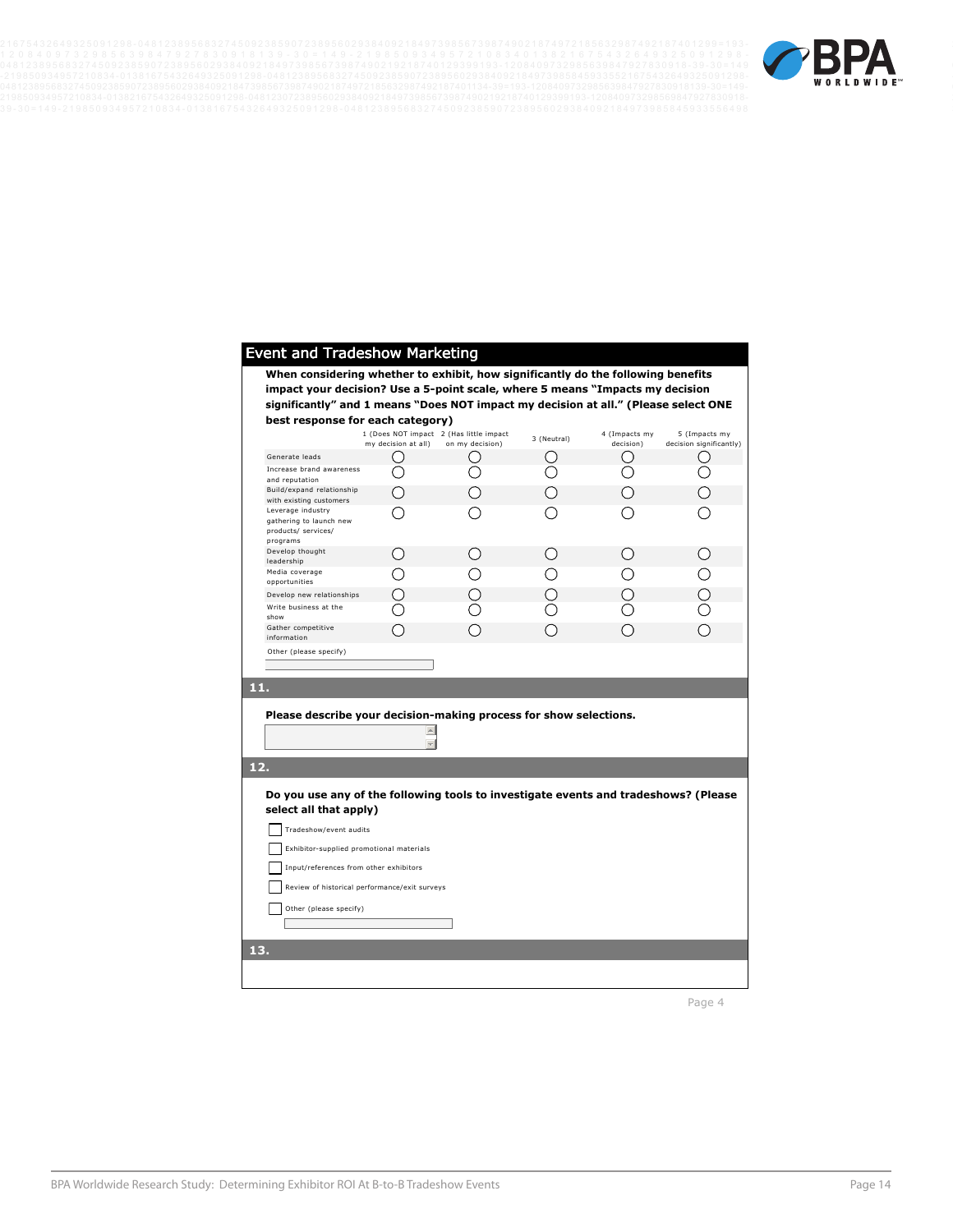

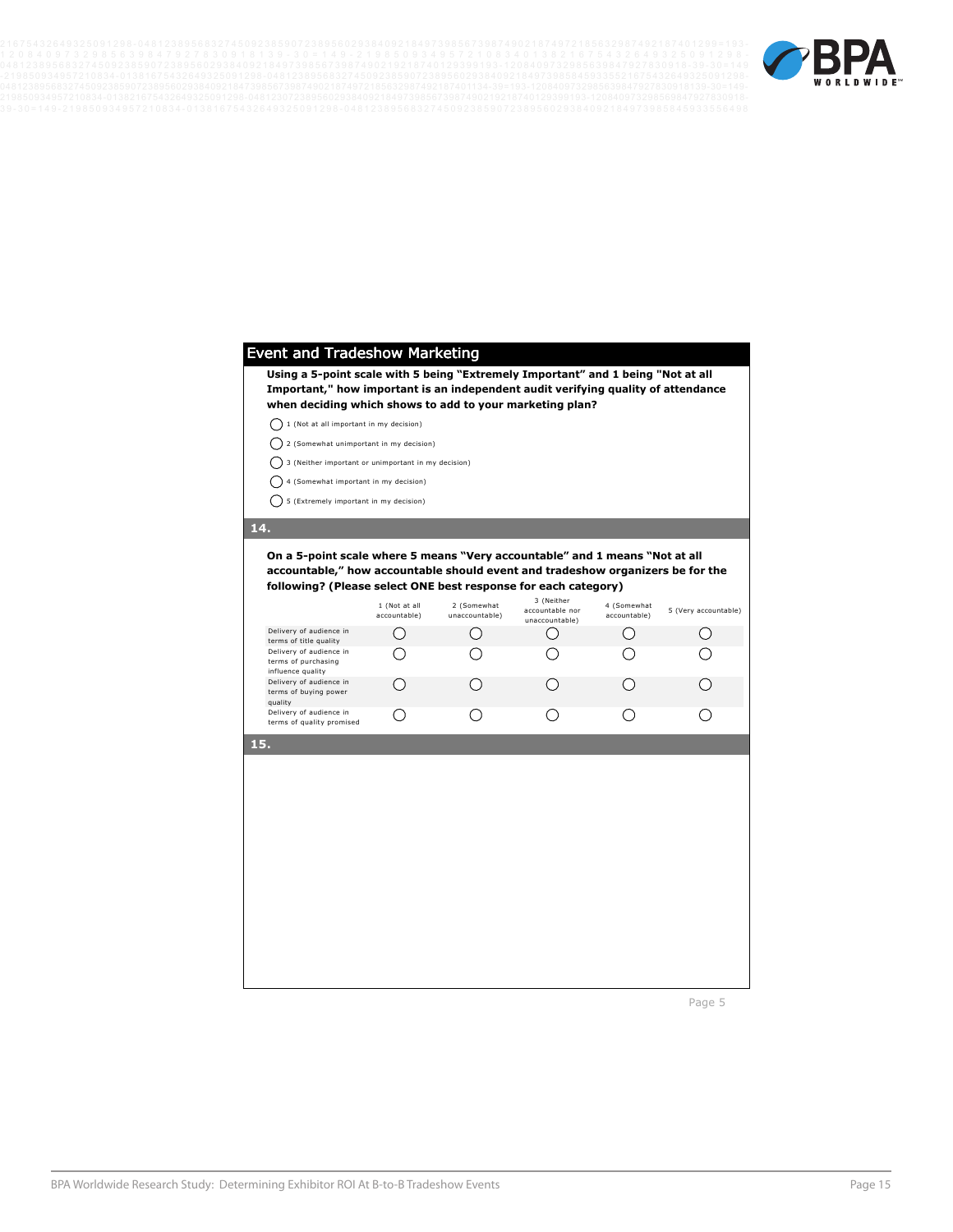

#### Event and Tradeshow Marketing

**On a scale of 1 – 5 with 5 being "Extremely Important" and 1 being "Not at all Important," how important are the following in terms of helping to assure Return on Investment and Return on Objectives at a tradeshow? (Please select ONE best response for each category)**

|                                                                                                                 | 1 (Not at all<br>important) | 2 (Somewhat<br>unimportant) | 3 (Neither important<br>nor unimportant) | 4 (Somewhat<br>important) | 5 (Extremely<br>important) |  |
|-----------------------------------------------------------------------------------------------------------------|-----------------------------|-----------------------------|------------------------------------------|---------------------------|----------------------------|--|
| Exhibit positioning on the<br>show floor                                                                        |                             |                             |                                          |                           |                            |  |
| Trade show booth design                                                                                         |                             |                             |                                          |                           | $\Box$                     |  |
| Marketing promotions<br>before and at the show                                                                  |                             |                             |                                          |                           | ⌒                          |  |
| Tight show planning and<br>orchestration                                                                        |                             |                             |                                          |                           |                            |  |
| Event audit with validation<br>of audience size,<br>relevance, quality                                          |                             |                             |                                          |                           |                            |  |
| Staff training                                                                                                  |                             |                             |                                          |                           |                            |  |
| At-show events - demos,<br>entertainment, etc.                                                                  |                             |                             |                                          |                           |                            |  |
| At-show hospitality                                                                                             |                             |                             |                                          |                           |                            |  |
| Historical experience                                                                                           |                             | $\ddot{\phantom{1}}$        | ( )                                      |                           | $\bigcirc$                 |  |
| At-show giveaways                                                                                               |                             |                             |                                          |                           |                            |  |
| Product launches/topical<br>events                                                                              |                             |                             |                                          |                           |                            |  |
| Other (please specify)                                                                                          |                             |                             |                                          |                           |                            |  |
|                                                                                                                 |                             |                             |                                          |                           |                            |  |
| 16.                                                                                                             |                             |                             |                                          |                           |                            |  |
|                                                                                                                 |                             |                             |                                          |                           |                            |  |
| Which of the following do you currently use to measure ROI/ROO of tradeshows?<br>(Please select all that apply) |                             |                             |                                          |                           |                            |  |
| Costs versus return analysis                                                                                    |                             |                             |                                          |                           |                            |  |
| Number of qualified leads                                                                                       |                             |                             |                                          |                           |                            |  |
| Exit surveys at the booth                                                                                       |                             |                             |                                          |                           |                            |  |
| Booth traffic                                                                                                   |                             |                             |                                          |                           |                            |  |
| Sense of "buzz" at the event                                                                                    |                             |                             |                                          |                           |                            |  |

**17.** 

Other (please specify)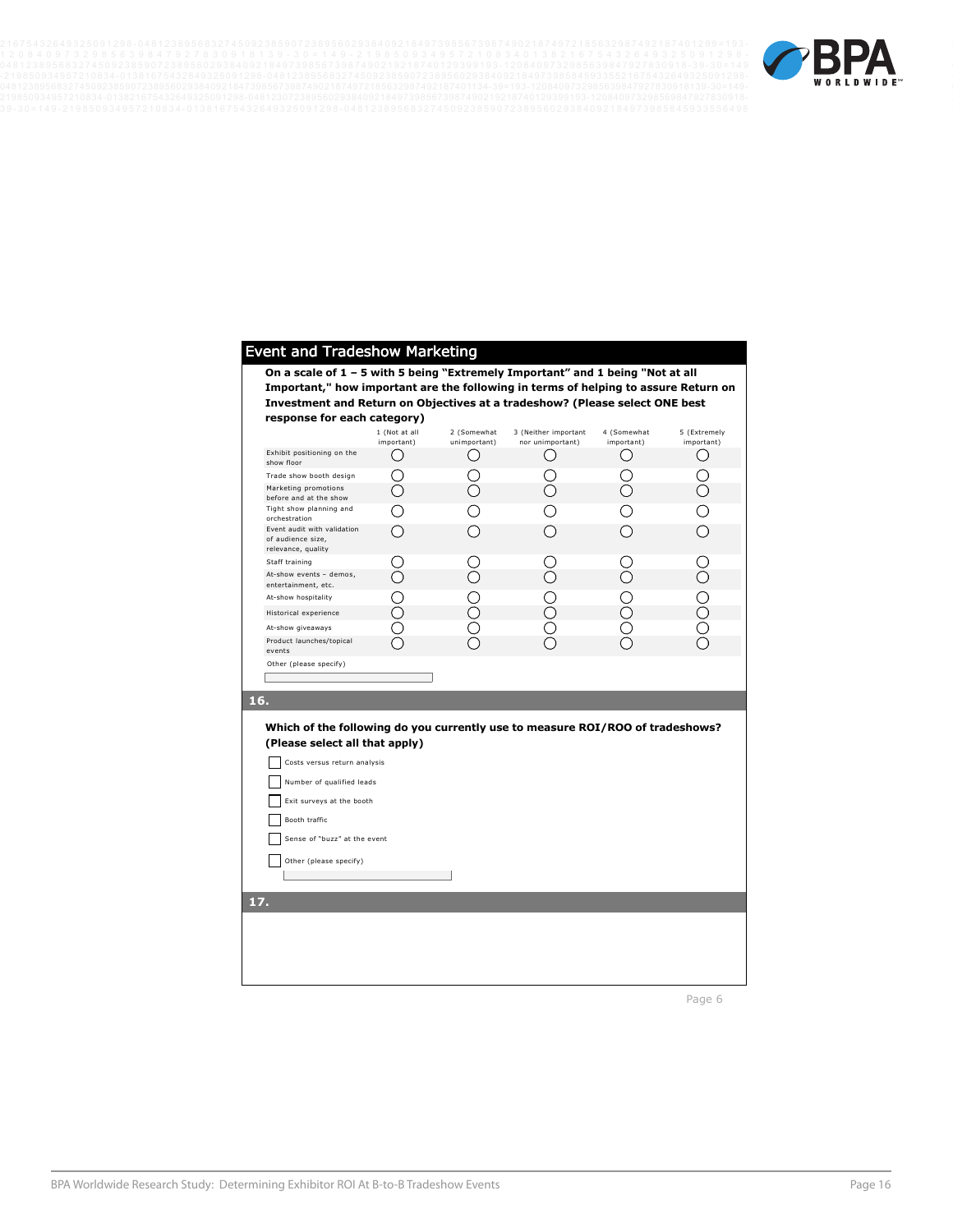Event and Tradeshow Marketing



| Event and Tradeshow Marketing                                               |
|-----------------------------------------------------------------------------|
| Which industry or industries do you work in? (Please select all that apply) |
| Pharmaceutical and Life Sciences                                            |
| Telecommunications                                                          |
| <b>Financial Services</b>                                                   |
| Retail                                                                      |
| Energy                                                                      |
| Government                                                                  |
| Transportation/Utilities                                                    |
| Legal                                                                       |
| Manufacturing and Process industries (non-computer)                         |
| ISP or ASP                                                                  |
| Aerospace                                                                   |
| Insurance/Real Estate                                                       |
| Construction/Architecture/Engineering                                       |
| Data Processing Services                                                    |
| Education                                                                   |
| Marketing/Advertising/Entertainment                                         |
| Research/Development Lab                                                    |
| <b>Business Services/Consultant</b>                                         |
| Computer Manufacturer                                                       |
| Computer/Network Services/Consultant                                        |
| Computer Related Retailer/Wholesaler/Distributor                            |
| Other (please specify)                                                      |
|                                                                             |
| 18.                                                                         |
|                                                                             |
|                                                                             |
|                                                                             |
|                                                                             |
|                                                                             |
|                                                                             |
|                                                                             |
|                                                                             |